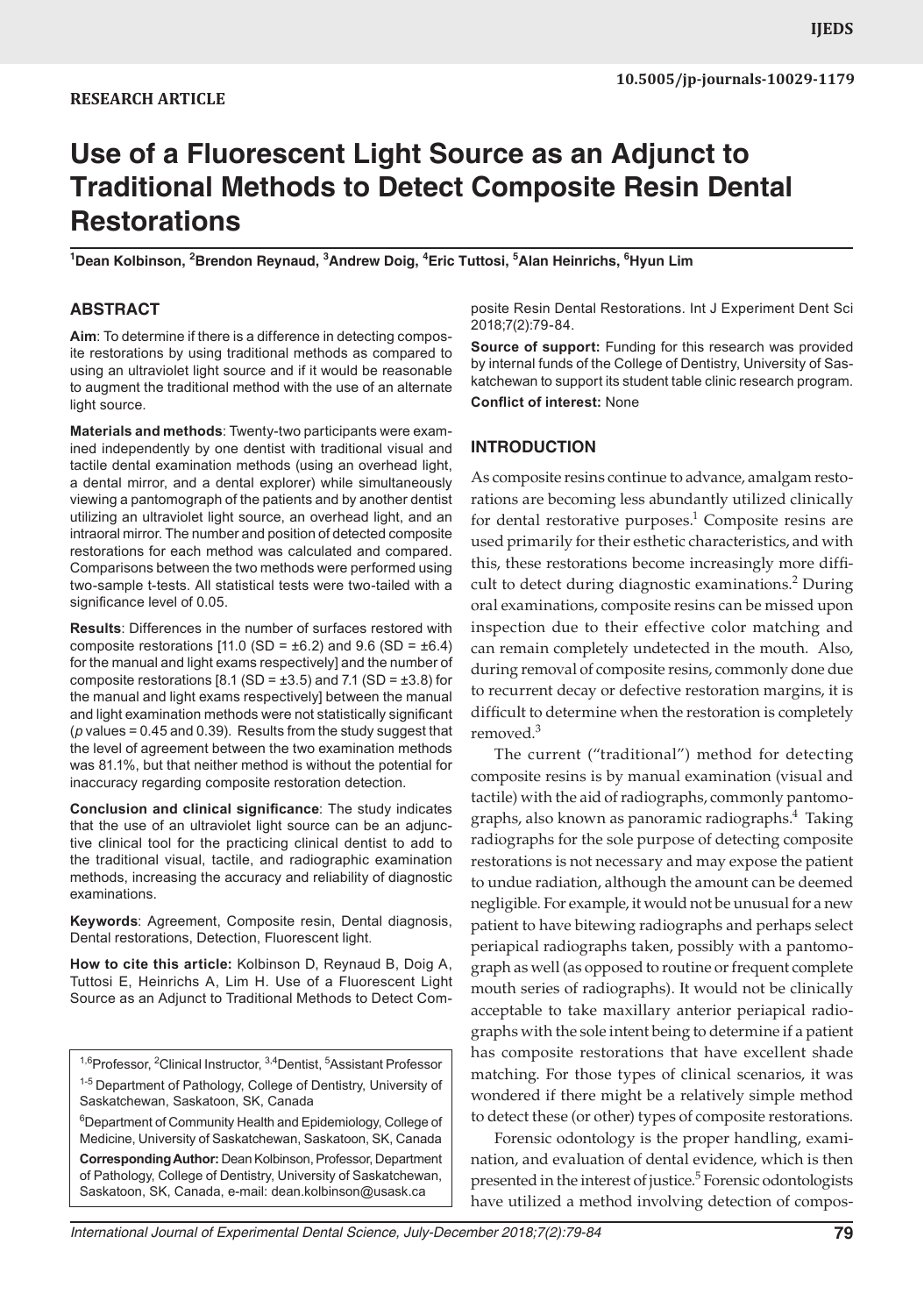ite restorations using ultraviolet light sources in order to match restorations found in remains with those in existing dental records.<sup>6-10</sup> Fluorescent lights, such as the INOVA X5 LED ultraviolet flashlight, produced by Nite Ize, Inc., are affordable ultraviolet light sources and have been shown to be effective in distinguishing composite resins from tooth structure intraorally, as used in forensic odontology.<sup>7</sup> This light has an optimal wavelength fluorescence of 365–400 nm, which allows composite resins to fluoresce differentially as compared to natural tooth structure. Previous studies have determined that this wavelength has been able to detect composite restorations.<sup>7,11</sup> However, composite resins of varying brands and shades fluoresce at different brightnesses and intensities.<sup>3</sup> Enamel has inherent fluorescence when exposed to ultraviolet light and the detection of resins is based on their fluorescence differing from enamel, regardless of whether the restorations fluoresce more or less, or brighter or dimmer.<sup>7</sup>

Accurately detecting and charting existing composite restorations is an important component of a patient examination, especially with new comprehensive patients. Precisely recording dental findings is also important for dental examinations used for oral health surveys that assist in planning oral health programs and guide oral health overall.<sup>12</sup> It can be challenging to be confident in determining if all of these restorations have been detected when using the traditional methods. The aim of this preliminary clinical study was to determine if there is a difference in detecting composite restorations by using traditional methods as compared to using an ultraviolet light source and if it would be reasonable to augment the traditional method with the use of an alternate light source.

## **MATERIALS AND METHODS**

The study received approval from the University of Saskatchewan Research Ethics Board (REB; approval number Bio 15–32). To be eligible for this study, each participant had to meet the following two criteria: all participants must have had current composite restorations, and they all must have had access to an existing panoramic radiograph that was taken since the placement of their last composite restoration. Patients who had recently received an initial examination at the College of Dentistry, University of Saskatchewan and who knowingly had composite restorations and a pantomograph taken at that appointment were contacted. In addition, current students in the college were contacted during the recruitment phase. Only subjects with permanent teeth were recruited. There were no radiographs taken for the sole

The examinations were conducted by two experienced dentists who were blinded to each other during the examination sessions. Each participant received two examinations at the same session. One was a traditional examination utilizing visual and tactile methods (using a dental mirror and a dental explorer) with the aid of a digital panoramic radiograph. The second examination was completed using an overhead dental light, an intraoral mirror, and the INOVA X5 LED flashlight (produced by Nite Ize, Inc., 5660 Central Avenue, Boulder, CO. 80301, USA); patients were provided with appropriate eye protection during the ultraviolet light examination. One dentist performed all of the traditional examinations while the other performed all of the fluorescent light examinations. A data collection sheet was used for each examination. The findings included the composite restorations identified (by tooth number and surface/s; e.g., tooth #15 MOD–note that the FDI tooth numbering system was used).

Descriptive statistics were used to summarize the characteristics of the study participants and the composite restorations detected by examination method. Means with standard deviation and medians with ranges of the composite restorations detected by each examination method were then calculated. Comparisons between the two examination methods were performed using twosample t-tests. All statistical tests were two-tailed with a significance level of 0.05. Sensitivity analysis was also performed to examine the level of agreement between the two examination methods.

## **RESULTS**

Twenty-three participants enrolled in this study. However, it was determined that the digital pantomograph for one of the subjects was clinically unacceptable and therefore the data for that subject was not included. The remaining 22 participants were used for the study analysis. Of them, 68%  $(n = 15)$  were females, and the mean age was  $23.5$  (SD =  $\pm$ 7.2) years old. The study participants had varying numbers of teeth with composite restorations (median = 8, range 1–13). Table 1 shows the baseline demographic characteristics. Table 2 shows the mean number of surfaces restored with composite restorations  $[11.0 (SD = ±6.2)$  and  $9.6 (SD = ±6.4)$ for the manual and light exams respectively] and the mean number of composite restorations  $[8.1 (SD = ±3.5)$  and 7.1  $(SD = ±3.8)$  for the manual and light exams, respectively]. Differences in the number of surfaces restored with composite restorations and the number of composite

美国家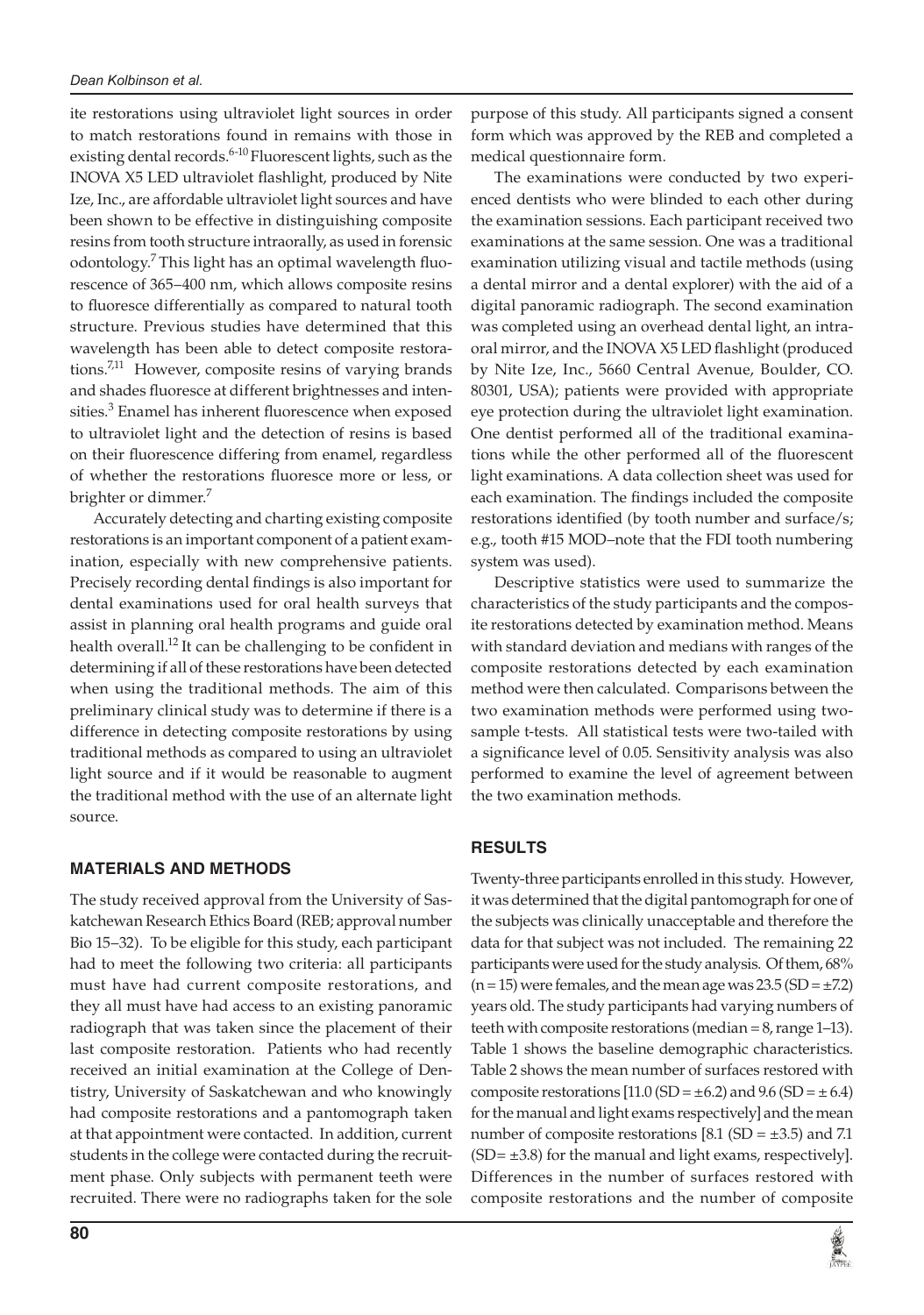*Use of a Fluorescent Light Source as an Adjunct to Traditional Methods to Detect Composite Resin Dental Restorations*

| <b>Table 1:</b> Summary statistics for 22 participants |                                                    |  |  |
|--------------------------------------------------------|----------------------------------------------------|--|--|
| Characteristics                                        | $N = 22$ (n, %; mean, $\pm SD$ ;<br>median, range) |  |  |
| Sex                                                    |                                                    |  |  |
| Male $(\%)$                                            | 7(31.8%)                                           |  |  |
| Female (%)                                             | 15 (68.2%)                                         |  |  |
| Age                                                    |                                                    |  |  |
| Mean (SD)                                              | $23.5 \ (\pm 7.2)$                                 |  |  |
| Median (range)                                         | 22.5 (range 14.0–53.0)                             |  |  |
| Mean number of teeth with                              |                                                    |  |  |
| composite restorations                                 |                                                    |  |  |
| Mean (SD)                                              | $7.5 \ (\pm 3.3)$                                  |  |  |
| Median (range)                                         | 8.0 (range 1.0–13.0)                               |  |  |
| For males                                              |                                                    |  |  |
| Mean (SD)                                              | $7.4 \ (\pm 3.5)$                                  |  |  |
| Median (range)                                         | $6.0$ (range $2.0 - 12.0$ )                        |  |  |
| For females                                            |                                                    |  |  |
| Mean (SD)                                              | $7.5 \ (\pm 3.3)$                                  |  |  |
| Median (range)                                         | $8.0$ (range $1.0 - 13.0$ )                        |  |  |

SD: Standard deviation

**Table 3:** Frequencies of different types of composite restorations by type of examination method

|                     | Manual examination | Light<br>examination |
|---------------------|--------------------|----------------------|
| Type of restoration | $N = 170$          | $N = 157$            |
| B                   | 13 (7.6%)          | 15 (9.6%)            |
| O                   | 94 (55.3%)         | 87 (55.4%)           |
| $D-I-F-L$           | $1(0.6\%)$         |                      |
| D-O                 | 10 (5.9%)          | 12 (7.6%)            |
| $D-O-B$             | $1(0.6\%)$         |                      |
| F                   | $2(1.2\%)$         |                      |
| I-L                 | $1(0.6\%)$         |                      |
| L                   | $5(2.9\%)$         | $8(5.1\%)$           |
| M-I-F-L             | $3(1.8\%)$         | $2(1.3\%)$           |
| $M-L$               | $3(1.8\%)$         | $1(0.6\%)$           |
| $M-O$               | $8(4.7\%)$         | $9(5.7\%)$           |
| M-O-D               | $5(2.9\%)$         | $5(3.2\%)$           |
| M-O-D-L             | $1(0.6\%)$         |                      |
| $M-O-L$             | $1(0.6\%)$         | $3(1.9\%)$           |
| O-L                 | 16 (9.4%)          | 7(4.5%)              |
| $O-B$               | 6(3.5%)            | $3(1.9\%)$           |
| $D$ -O-L            |                    | 4(2.5%)              |
| $M-I-L$             |                    | $1(0.6\%)$           |

restorations between the manual and light examination methods were not statistically significant ( $p$  values  $= 0.45$ and 0.39). A total of 170 composite restorations (with a total of 231 surfaces) was detected by the manual exam and 157 composite restorations (with a total of 210 surfaces) by the light exam. Table 3 itemizes the types of restorations and the frequency with which they were detected by each examination method. The most frequently detected type of composite restoration was occlusal (55.3% for the manual and 55.4% for the light exam), followed by buccal restorations (7.6% for the manual and 9.6% for the light exam). Table 4 presents the level of agreement between the two exam methods. Sensitivity is 81.1%, indicating that 81.1% of the time the light exam came up with the same B, buccal; O, occlusal; D, distal; I, incisal; F, facial; L, lingual; M, mesial

| <b>Table 2:</b> Number of surfaces restored and restorations<br>by type of exam |                                     |                                    |         |
|---------------------------------------------------------------------------------|-------------------------------------|------------------------------------|---------|
| Variables                                                                       | Manual<br>examination<br>$(N = 21)$ | Light<br>examination<br>$(N = 22)$ | p value |
| Number of restored<br>surfaces                                                  |                                     |                                    |         |
| Mean (SD)                                                                       | 11.0 $(\pm 6.2)$                    | $9.6 (\pm 6.4)$                    | 0.45    |
| Median (range)                                                                  | $10.0$ (range)<br>$1.0 - 25.0$      | 9.0 (range<br>$1.0 - 25.0$         |         |
| Number of composite<br>restorations                                             |                                     |                                    |         |
| Mean (SD)                                                                       | $8.1 (\pm 3.5)$                     | $7.1 (\pm 3.8)$                    | 0.39    |
| Median (range)                                                                  | 8.0 (range 1.0)<br>$-14.0$          | $7.0$ (range<br>$1.0 - 14.0$       |         |

SD: Standard deviation

*p* value for 2-independent samples t-test

conclusion as the manual examination that composite restorations were present. Specificity is 0%, indicating that none of the time the light examination came up with the same conclusion as the manual examination that no composite restoration was present. The kappa agreement value was –0.142 with a *p* value of 0.06, indicating that the level of agreement between the manual and light examinations was not statistically significant. Table 5 presents an account of the restorations that were missed by each of the two exam methods. There were 16 composite restorations missed by the manual examination and 28 by the light exam, with the majority of those being occlusal restorations (8 occlusals and one with two separate occlusals missed by the manual examination and 16 occlusals and one with 2 separate occlusals missed by the light examination).

## **DISCUSSION**

Most of the subjects were young adults, many with several composite restorations (although a small number of participants had only 1 or 2 such restorations). The greatest majority of composite restorations detected involved only the occlusal surface; it is speculated that many of these represented fissure sealants or preventive resin restorations. The level of agreement between the traditional

| <b>Table 4:</b> Level of agreement between manual and light |  |
|-------------------------------------------------------------|--|
| examination methods                                         |  |

| <u>CAULIII IUUULI TIICUTUUJ</u> |            |                                |                       |        |        |
|---------------------------------|------------|--------------------------------|-----------------------|--------|--------|
|                                 |            |                                | Manual<br>examination |        |        |
|                                 |            |                                | No                    | Yes    | Total  |
| Light                           | No         | Count                          | 0                     | 28     | 28     |
| exam-<br>ination                |            | % within manual<br>examination | $0.0\%$               | 18.9%  | 17.1%  |
|                                 | <b>Yes</b> | Count                          | 16                    | 120    | 136    |
|                                 |            | % within manual<br>examination | 100.0%                | 81.1%  | 82.9%  |
| Total                           |            | Count                          | 16                    | 148    | 164    |
|                                 |            | % within manual<br>examination | 100.0%                | 100.0% | 100.0% |

*International Journal of Experimental Dental Science, July-December 2018;7(2):79-84* **81**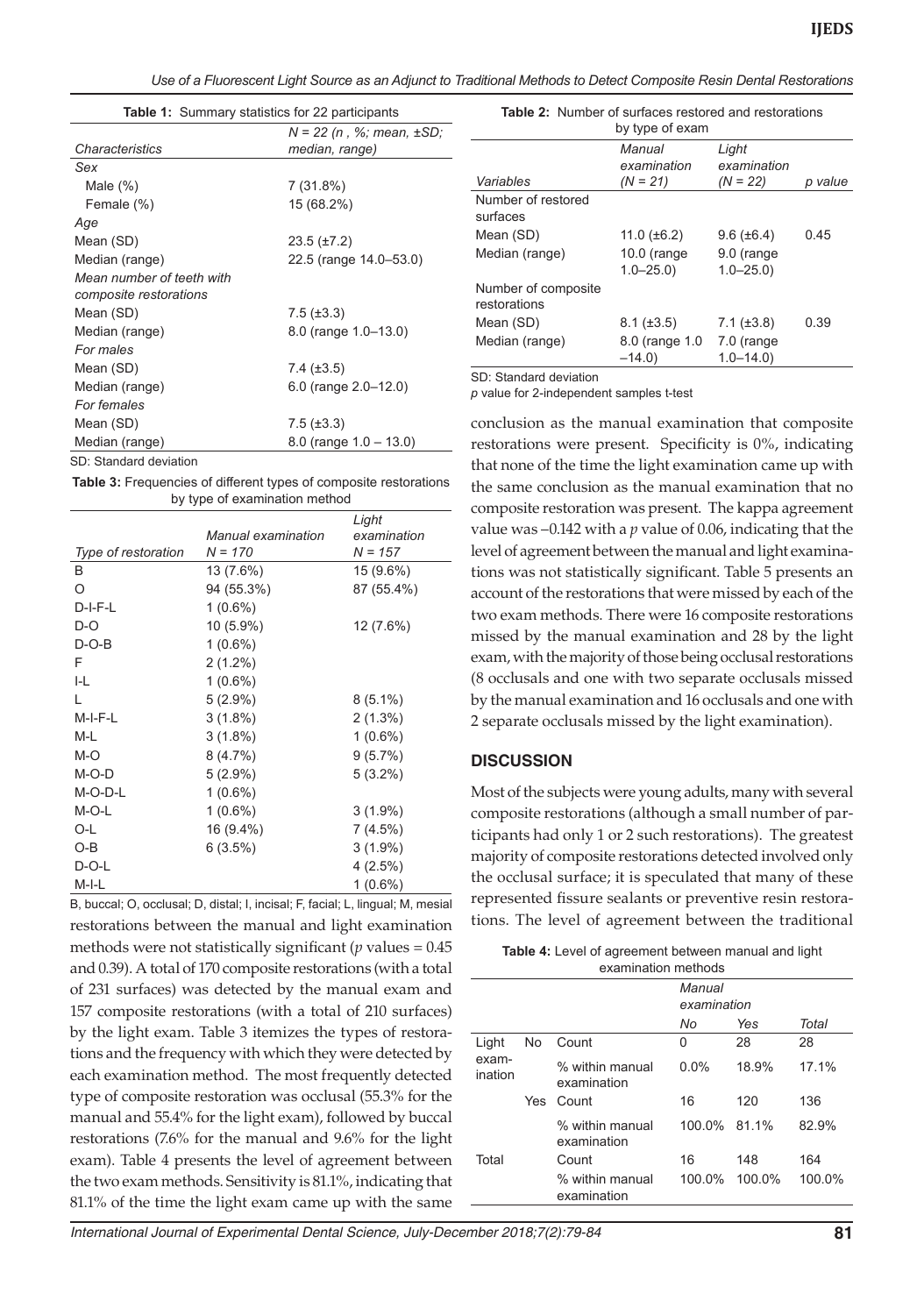#### *Dean Kolbinson et al.*

|  | <b>Table 5:</b> Missing cases by examination method |  |
|--|-----------------------------------------------------|--|
|  |                                                     |  |

| ັ                                           | ╯                                       |
|---------------------------------------------|-----------------------------------------|
| Missed by manual<br>examination<br>$N = 16$ | Missed by light examination<br>$N = 28$ |
| $O - 8$                                     | $O - 16$                                |
| $O, O - 1$                                  | $O, O - 1$                              |
|                                             | $OL-1$                                  |
|                                             | $ML-1$                                  |
| $B-2$                                       | $B-2$                                   |
|                                             | $IL-1$                                  |
|                                             | MIFL-1                                  |
|                                             | DIFL-1                                  |
| $DO-1$                                      | $DO-2$                                  |
|                                             | $F-2$                                   |
|                                             |                                         |

O, occlusal; L, lingual; M, mesial; B, buccal; I, incisal; F, facial; D, distal

method for detecting composite restorations and using a fluorescent light source was moderate, with 81% sensitivity. This would suggest that neither method is without the potential for inaccurate results. It is speculated that using both of these methods in combination would produce a more accurate outcome.



**Fig. 1:** Occlusal photograph of maxillary left quadrant under overhead dental lighting



**Fig. 3:** Occlusal photograph of mandibular left quadrant under overhead dental lighting

Both methods in the study missed several restorations. In some instances, it was evidently clear that there were composite restorations present regardless of which examination method was used. This can be seen in Figures 1 and 2, as the composite restorations on the maxillary first molar are quite evident in both photographs. In other cases, it was easier to detect composite restorations with one examination method as compared to the other. This is exemplified in Figures 3 and 4, in which the occlusal composite restorations could be seen much better under the fluorescent lighting.

The majority of restorations that were missed by both methods were on the occlusal surface, with the next most missed surface using the traditional method being the lingual. The subjects in this study did not happen to have large numbers of composite restorations involving the maxillary or mandibular anterior teeth. There were only 15 such restorations (only 6 involving an interproximal restoration of a maxillary anterior tooth). Of these 15, 6 were missed using the light method, while 3 were



**Fig. 2:** Occlusal photograph of same maxillary left quadrant under fluorescent lighting



**Fig. 4:** Occlusal photograph of same mandibular left quadrant under fluorescent lighting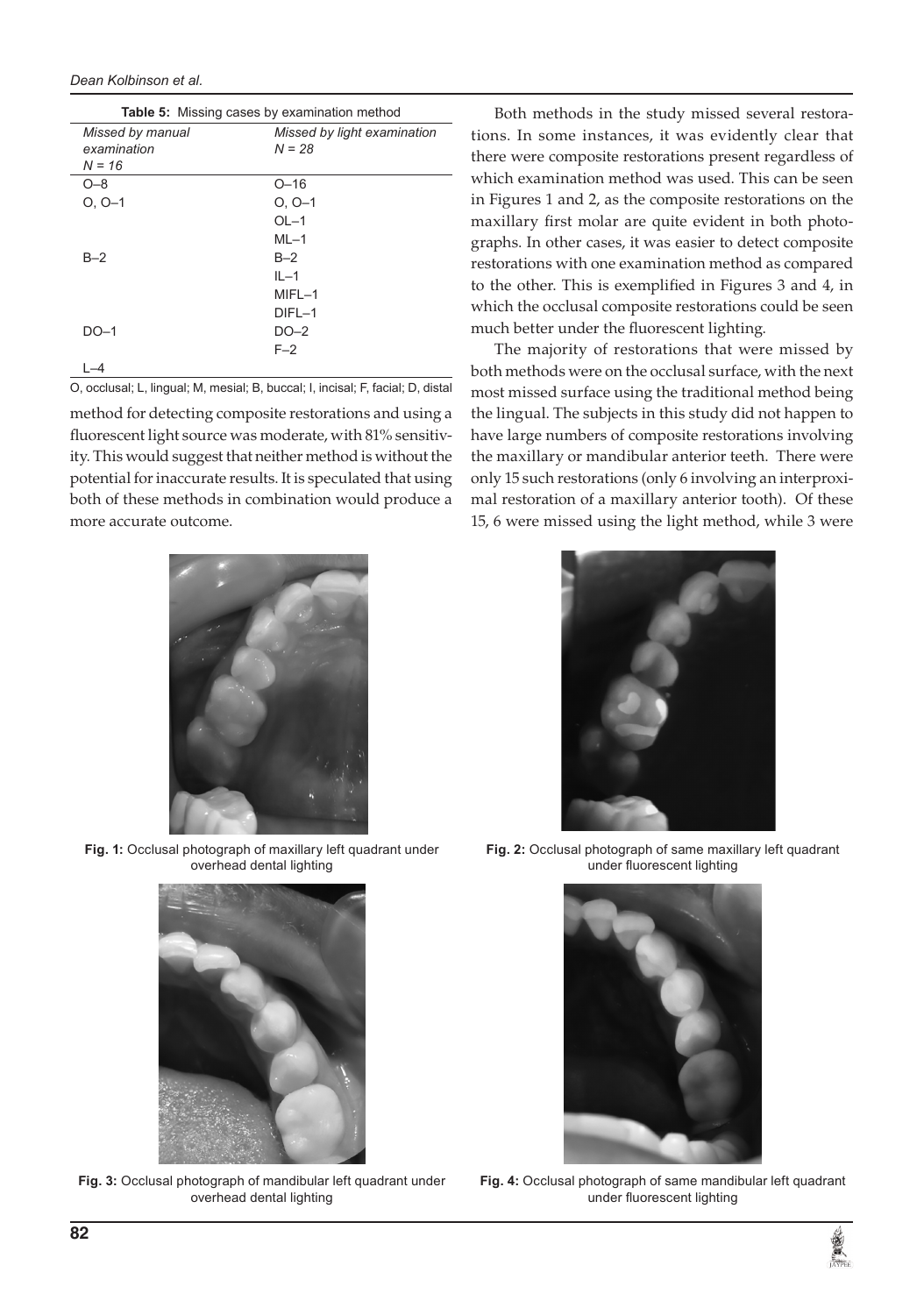missed with the traditional method (5 were detected by both methods; in one other instance, the light method detected a mesial-incisal-lingual, M-I-L, restoration, while the manual method detected a mesial-lingual, M-L, restoration). Therefore, it is difficult to determine if the use of a fluorescent light would allow more accurate detection of anterior composite restorations.

Previous studies have used a fluorescent light to detect composite restorations (e.g., in forensic settings) $6,7,9,10$ or to help detect composite resin as it is being removed from existing restorations. $^3$  A recent study<sup>4</sup> used images taken with white light or quantitative light-induced fluorescence (QLF-D) technology (Biluminator, Inspektor Research Systems, Amsterdam, The Netherlands) with beginning dental hygiene students. The group using the QLF technology was able to detect restorations (including composites) better than the group assessing only the white-light images. A study by Angelino et al. $13$  used a fluorescent light source to detect dental plaque and observed that the same light accurately identified dental restorations (the types of restorations or other related details were not included).

An empirical observation in this study was that different types of composite restorations had different levels of brightness and were easier to detect than others; this is consistent with a previous study that took place in a laboratory setting.<sup>3</sup> It would be interesting to better determine the exact cause of the fluorescing properties of the dental materials (e.g., possibly the activating agent camphorquinone) and which of the more recently manufactured composite resin systems are more intensely illuminated with the UV light. It was also observed that one participant, in particular, had a composite restoration that reportedly had not been noted by several previous dentists and was not detected by the traditional method, but was seen using the ultraviolet light method—it was a class VI restoration on a palatal cusp, an uncommon location, but one that was noted with the aid of the UV light. It was also striking on some occasions that composite restorations illuminated so distinctly that it made it seem, at the least, much easier to detect them than using the manual method alone (Fig. 4).

One of the limitations of this study was that there was not a third group that involved a different examiner using both of these methods simultaneously to see if the combination of the two approaches would be superior to either method by itself. However, this was demonstrated in a study by Oh et al. $^4$  using a different fluorescent light source in a dental hygiene student training environment.

Another limitation of this study was not using intraoral radiographs. For the purposes of ease of recruitment, it was assumed that it was more likely to find participants with a recent pantomograph as compared to a complete mouth series of radiographs. As interproximal composite restorations in maxillary anterior teeth can be challenging to detect, periapical radiographs of these teeth might have allowed a better rate of restoration detection using the manual method. It is understood that there are a variety of commercially available light systems used for other diagnostic purposes (e.g., caries detection) with similar wavelengths of light. However, no other alternative light sources were used (e.g., LED lights with different wavelengths, curing lights, intraoral camera systems, dental caries diagnostic systems or oral soft tissue lesion detection systems) or filters added to the UV light detection method to see if they also might help detect these restorations or detect them in a superior fashion. There was no attempt to distinguish the different types of composite restorations that were detected in the participants in this study. There was no comparison of attempting to detect composite restorations with the UV light under wet or dry clinical viewing conditions. There was a relatively small sample size and there was no control over the types or number of composite restorations that any individual participant or the collective participant sample had in place. It could be mentioned that there is no absolute certainty that every single composite restoration was detected using either method. The detection of pit and fissure sealants can be a challenge in forensic odontology and more study could be directed at that use of composite resin (some of the composite restorations recorded as part of this study appeared to be sealants). It might be possible in a future study to follow patients from the time they have sealants placed and see if the fluorescent properties of the material change over time.

Both the traditional and UV light methods of detecting composite restorations were relatively accurate, but some restorations were missed using both methods as well. It is suggested that an ultraviolet light source can be a valuable adjunct to the visual, tactile and radiographic method of detecting composite resin restorations.

#### **CONCLUSION AND CLINICAL SIGNIFICANCE**

To detect the presence of composite resin dental restorations in clinical dental patients, the use of an ultraviolet light source is a suitable adjunct to the traditional detection method of visual, tactile and radiographic examination procedures.

#### **ACKNOWLEDGMENT**

The study received approval from the University of Saskatchewan Research Ethics Board (REB; approval number Bio 15-32).